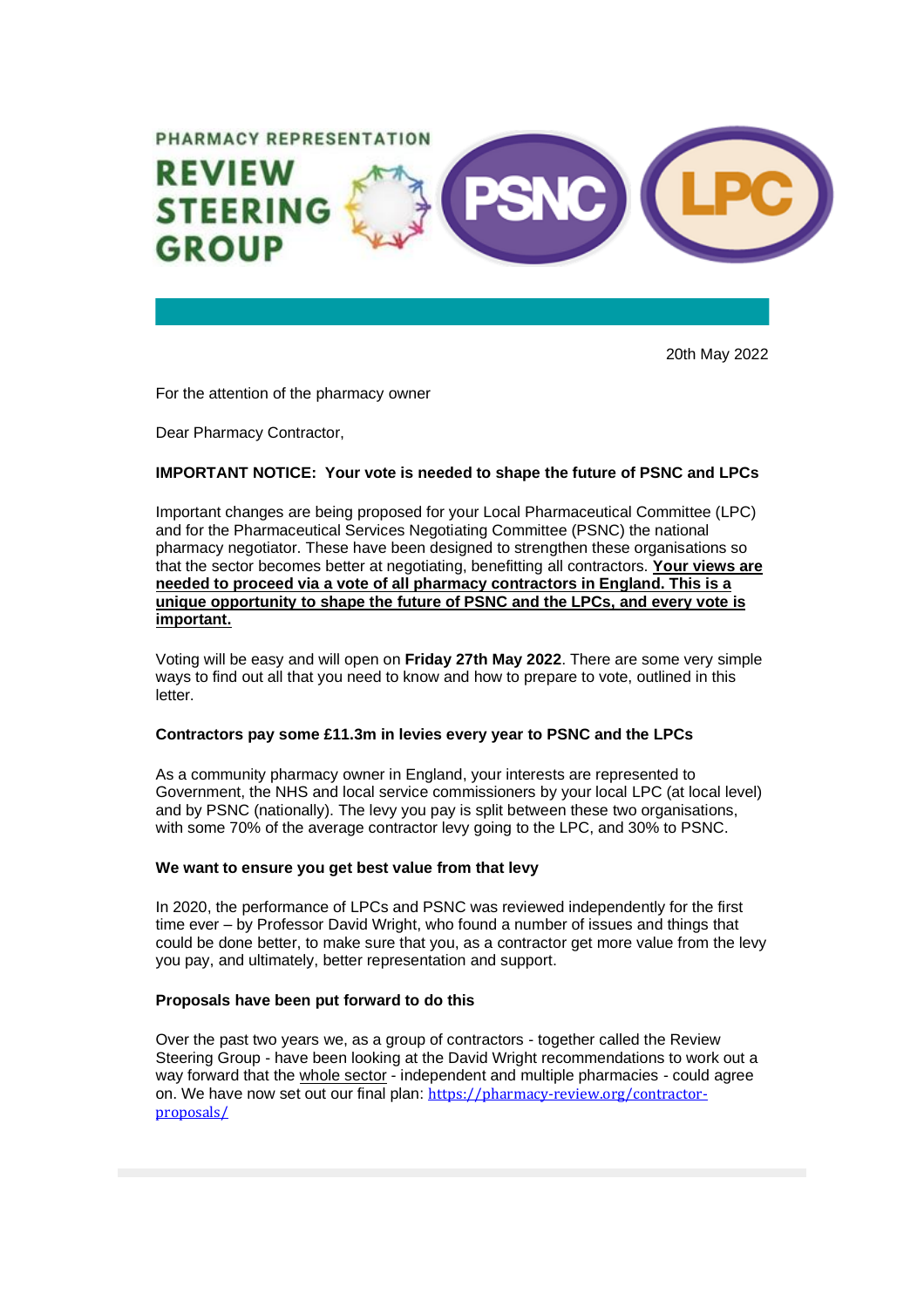#### **Our proposals recommend:**

- **Stronger governance of PSNC and the LPCs** We want contractors to have more say over what PSNC and the LPCs do, including through better transparency and key performance indicators being made available for contractors to see.
- **Better alignment of LPCs with the local NHS** We want to stop the duplication of efforts at a local level, make sure every contractor gets the same services and value from their LPC wherever they are in the country, and make sure all our LPCs are best lined up to influence emerging local NHS bodies.
- **Appropriate resourcing of PSNC and the LPCs** We want to adjust how the levy is split between LPCs and PSNC – with a 13% redirection of the total annual contractor levy towards PSNC. This will give PSNC the resource it desperately needs to improve its negotiating capacity and capability, to allow for better local and national contractor engagement, and to introduce more support services so that LPCs can streamline what they do to focus on the activities that are of most value to contractors.
- **Stronger collaboration between PSNC and the LPCs** We need our representatives to be working better together, aligned to one vision and strategy, and our proposals include plans to make this happen and to reduce the duplication of effort across PSNC and the LPCs. This will help to improve the credibility of the sector externally, strengthening our negotiating position.

## **All of this will, we believe, ensure PSNC and the LPCs are representing you in the strongest way possible.**

#### **We now need all contractors to vote on these proposals**

The ballot question will be: **Do you accept the proposals setting the direction for pharmacy representation? The response options to this question will be 'yes' or 'no'.** A positive vote from you will set a clear path for change for PSNC and the LPCs to respond to, remaining accountable to you as the contractors who fund them. A 'no' vote will mean no changes to either PSNC or LPCs, and as consequence we believe your representative organisations will continue to struggle to get better outcomes on your behalf.

## **This is a unique chance for all contractors to help shape LPCs and PSNC for the future : all contractors are being asked to vote. You can cast your vote online from May 27th**

The vote is being run by **Civica Election Services** (formerly Electoral Reform Services) who are managing and overseeing the vote and acting as Independent Scrutineer, to ensure the impartiality and integrity of the process.

#### **What you should do upon receiving this notice**

1. If you are not the pharmacy contractor (owner) or responsible person for voting on their behalf **,**please bring the contents of this communication urgently to the attention of a senior decision maker.